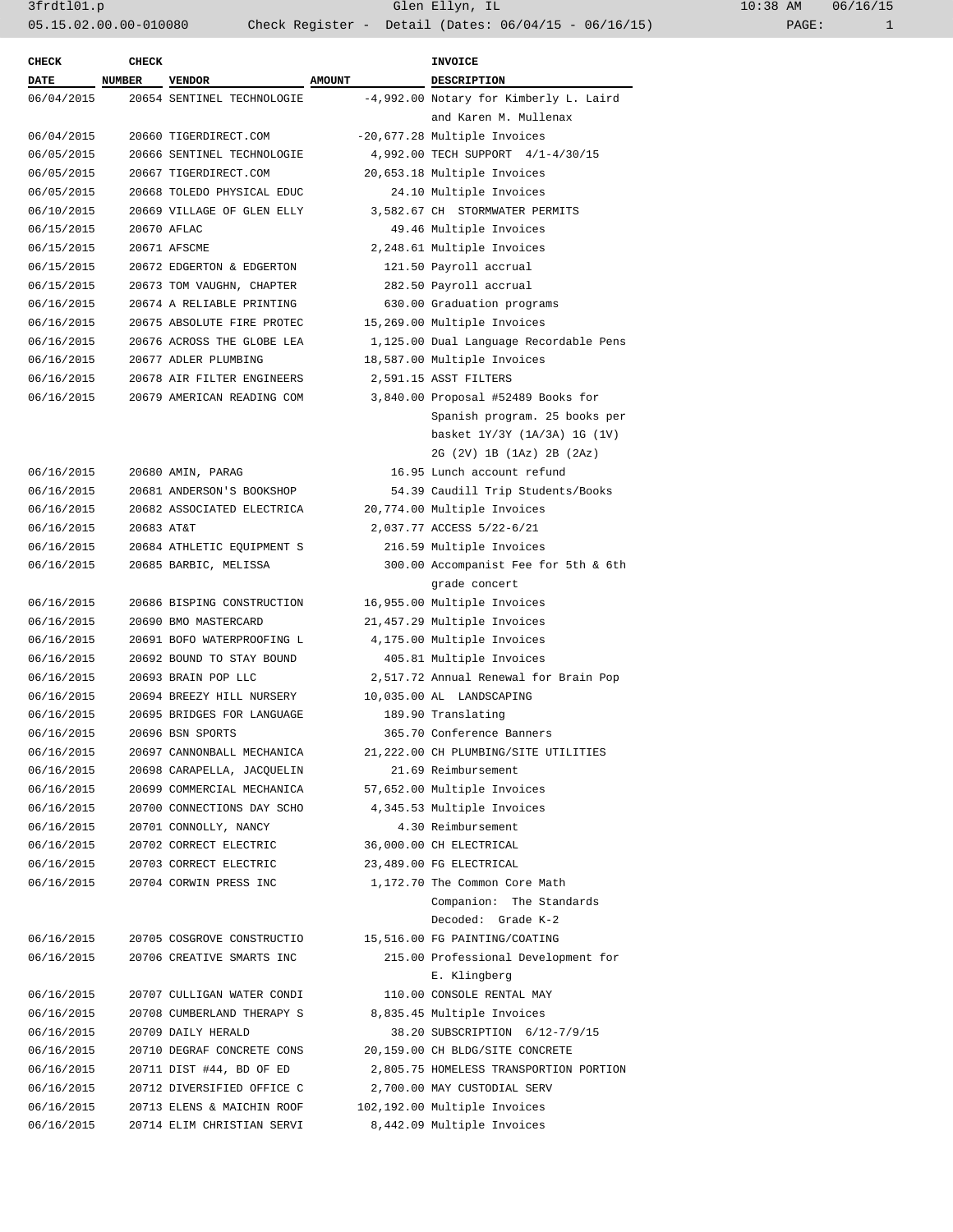3frdtl01.p Glen Ellyn, IL 10:38 AM 06/16/15 05.15.02.00.00-010080 Check Register - Detail (Dates: 06/04/15 - 06/16/15) PAGE: 2

| <b>CHECK</b> | <b>CHECK</b>  |                            |               | <b>INVOICE</b>                                                        |  |
|--------------|---------------|----------------------------|---------------|-----------------------------------------------------------------------|--|
| <b>DATE</b>  | <b>NUMBER</b> | <b>VENDOR</b>              | <b>AMOUNT</b> | <b>DESCRIPTION</b>                                                    |  |
| 06/16/2015   |               | 20715 ESCOBAR HERNANDEZ, G |               | 449.41 Multiple Invoices                                              |  |
| 06/16/2015   |               | 20716 FGM ARCHITECTS-ENGIN |               | 33,540.80 Multiple Invoices                                           |  |
| 06/16/2015   |               | 20717 FIRM SYSTEMS         |               | 138.00 Invoice #972321                                                |  |
|              |               |                            |               | Fingerprinting service for                                            |  |
|              |               |                            |               |                                                                       |  |
| 06/16/2015   |               | 20718 FOLLETT SCHOOL SOLUT |               | 970.04 Multiple Invoices                                              |  |
| 06/16/2015   |               | 20719 FOREST GLEN PTA      |               | 163.08 Reimbursement to FG PTA re:                                    |  |
|              |               |                            |               | Katherine Applegate                                                   |  |
|              |               |                            |               | Visit/Books                                                           |  |
| 06/16/2015   | 20720 FQC     |                            |               | 38,942.00 CH CONSTRUCTION MANAGEMENT                                  |  |
| 06/16/2015   | 20721 FQC     |                            |               | 32,888.00 FG CONSTRUCTION MANAGEMENT                                  |  |
| 06/16/2015   |               | 20722 FRONTLINE TECHNOLOGI |               | 8,162.70 Invoice #INVUS36811 2015-2016<br>AESOP Services              |  |
| 06/16/2015   |               | 20723 GLENOAKS THERAPEUTIC |               | 467.49 May Tuition for D41 Student -                                  |  |
|              |               |                            |               | Final Invoice Last day of                                             |  |
|              |               |                            |               | attendance 5/5/2015 Invoice                                           |  |
|              |               |                            |               | #RDS-N 7006                                                           |  |
| 06/16/2015   |               | 20724 GRAPHICS PLUS INC    |               | 1,010.25 Multiple Invoices                                            |  |
| 06/16/2015   |               | 20725 GREAT LAKES ELEVATOR |               | 1,919.42 Repairs made to ADA lifts at                                 |  |
|              |               |                            |               | AL school                                                             |  |
| 06/16/2015   |               | 20726 Hadley Junior High S |               | 185.00 Reimburse Hadley for IESA                                      |  |
|              |               |                            |               | membership fees paid                                                  |  |
| 06/16/2015   |               | 20727 HANN, HEIDI          |               | 75.82 General Supplies for Hadley                                     |  |
| 06/16/2015   |               | 20728 HEALTH MANAGEMENT SY |               | 55.44 Invoice #20610615 Employee                                      |  |
|              |               |                            |               | Assistance Program                                                    |  |
| 06/16/2015   |               | 20729 HEWLETT PACKARD      |               | 13,378.00 Multiple Invoices                                           |  |
| 06/16/2015   |               | 20730 HORNACEK, MARY       |               | 106.85 Reimbursement                                                  |  |
| 06/16/2015   |               | 20731 HUBBLE MIDDLE SCHOOL |               | 150.00 Conference Track Meet Fee                                      |  |
| 06/16/2015   |               | 20732 HUFCOR INC dba HUFCO |               | 6,265.00 Multiple Invoices                                            |  |
| 06/16/2015   |               | 20733 HUMANEX VENTURES     |               | 6,300.00 Invoice #4312E Insight eX                                    |  |
|              |               |                            |               | Survey                                                                |  |
| 06/16/2015   |               | 20734 ICE MOUNTAIN SPRING  |               | 94.47 FG MAY WATER                                                    |  |
| 06/16/2015   |               | 20735 ID WHOLESALER        |               | 810.00 ID Badge holder and lanyards                                   |  |
| 06/16/2015   |               | 20736 ILLINOIS CENTRAL SCH |               | 88,548.55 MAY TRANSPORTATION                                          |  |
| 06/16/2015   |               | 20737 IWANSKI MASONRY INC  |               | 39,144.00 Multiple Invoices                                           |  |
| 06/16/2015   |               | 20738 JC HARRIS & SONS INC |               | 20,448.00 CH CARPENTRY/DRYWALL/ MISC<br>SPEC                          |  |
| 06/16/2015   |               | 20739 JOSTENS              |               |                                                                       |  |
| 06/16/2015   |               | 20740 JUST RITE ACOUSTICS  |               | 3,493.43 2014-2015 Hadley yearbook<br>24,264.00 FG ACOUSTICAL CEILING |  |
| 06/16/2015   |               | 20741 KHATTAB, FALASTIN    |               | 150.00 Translating                                                    |  |
| 06/16/2015   |               | 20742 LA FORCE             |               | 3,870.00 Multiple Invoices                                            |  |
| 06/16/2015   |               | 20743 LAKE SHORE GLASS & M |               | 11,630.00 Multiple Invoices                                           |  |
| 06/16/2015   |               | 20744 LEGO EDUCATION       |               | 374.45 Lego EV3 Robot                                                 |  |
| 06/16/2015   |               | 20745 LINDEN OAKS HOSPITAL |               | 124.80 Hospital Tutoring for D41                                      |  |
|              |               |                            |               | Student Invoice #41-18                                                |  |
| 06/16/2015   |               | 20746 LUEHRS, KATHLEEN     |               | 195.48 Soccer equipment                                               |  |
| 06/16/2015   |               | 20747 LYONS, MAUREEN       |               | 150.00 Accompanist Fee for 8th grade                                  |  |
|              |               |                            |               | graduation                                                            |  |
| 06/16/2015   |               | 20748 LYUTYKH, ELENA       |               | 20.20 Lunch account refund                                            |  |
| 06/16/2015   |               | 20749 MACNEAL SCHOOL       |               | 5,080.75 Multiple Invoices                                            |  |
| 06/16/2015   |               | 20750 MAIL N STUFF         |               | 286.53 Multiple Invoices                                              |  |
| 06/16/2015   |               | 20751 MARQUARDT SCHOOL DIS |               | 66,054.57 May food service                                            |  |
| 06/16/2015   |               | 20752 MCHENRY GLASS & MIRR |               | 24,988.00 Multiple Invoices                                           |  |
| 06/16/2015   |               | 20753 MENARDS              |               | 567.70 Multiple Invoices                                              |  |
| 06/16/2015   |               | 20754 METRO PROFESSIONAL P |               | 11,308.63 Multiple Invoices                                           |  |
| 06/16/2015   |               | 20755 MONTGOMERY, BARBIE   |               | 82.04 Reimbursement/Lot & Found                                       |  |
|              |               |                            |               |                                                                       |  |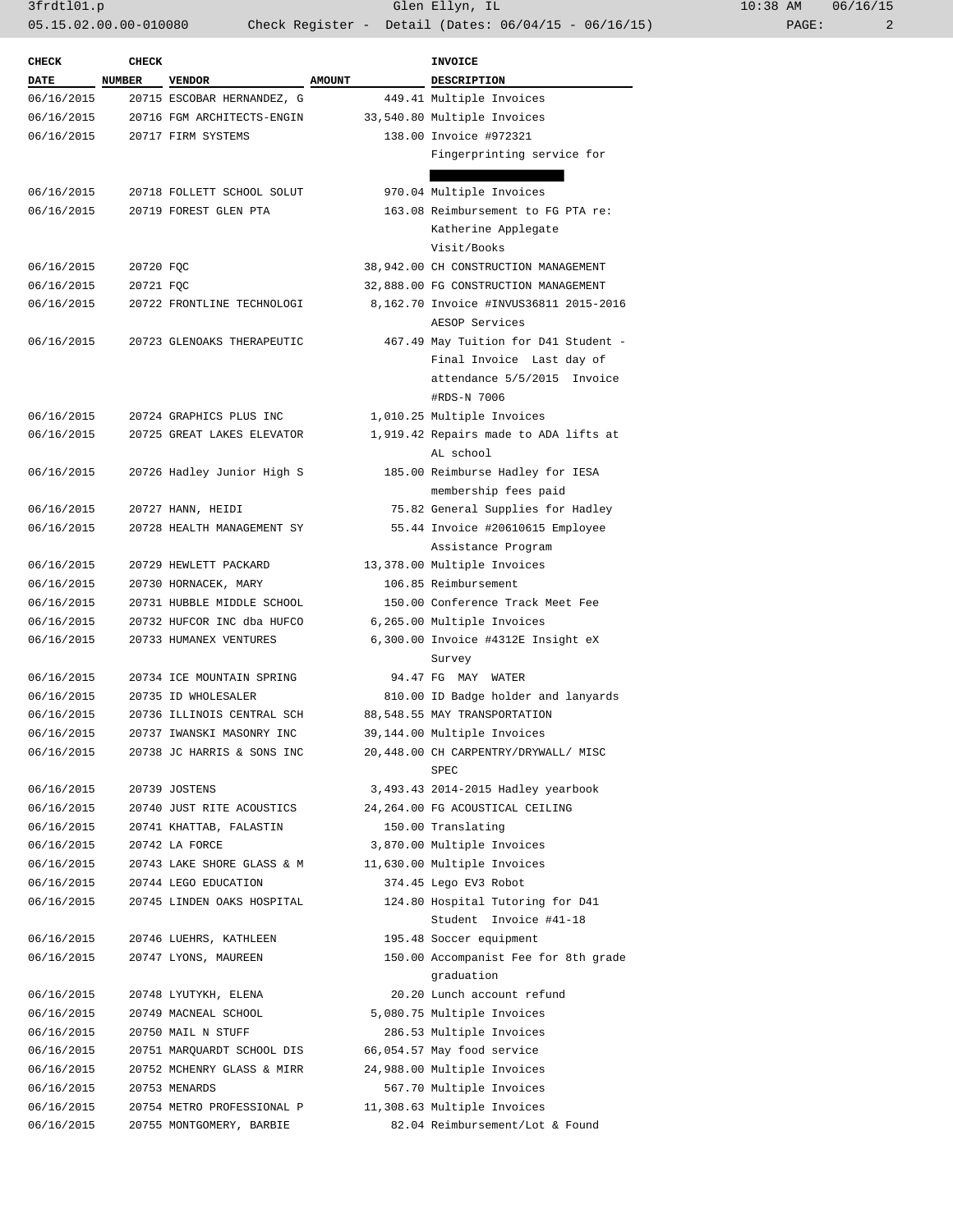3frdtl01.p Glen Ellyn, IL 10:38 AM 06/16/15 05.15.02.00.00-010080 Check Register - Detail (Dates: 06/04/15 - 06/16/15) PAGE: 3

| <b>CHECK</b>             | <b>CHECK</b>  |                                                |               | <b>INVOICE</b>                                             |
|--------------------------|---------------|------------------------------------------------|---------------|------------------------------------------------------------|
| DATE                     | <b>NUMBER</b> | <b>VENDOR</b>                                  | <b>AMOUNT</b> | DESCRIPTION                                                |
| 06/16/2015               |               | 20756 MPZ MASONRY INC                          |               | 39,253.00 AL MASONRY                                       |
| 06/16/2015               |               | 20757 MULLENAX, KAREN                          |               | 39.95 Reimbursement                                        |
| 06/16/2015               |               | 20758 NEDSRA                                   |               | 640.00 Forest Glen EXCEL Programs                          |
| 06/16/2015               |               | 20759 NORTHERN ILLINOIS GA                     |               | 1,213.57 Multiple Invoices                                 |
| 06/16/2015               |               | 20760 NORTHERN ILLINOIS GA                     |               | 39.08 GAR GAS 5/7-6/8                                      |
| 06/16/2015               |               | 20761 OFFICE DEPOT                             |               | 1,292.77 Multiple Invoices                                 |
| 06/16/2015               |               | 20762 ORKIN LLC                                |               | 1,766.30 Multiple Invoices                                 |
| 06/16/2015               |               | 20763 PAHCS II/CADENCE OCC                     |               | 171.00 05/15/15 Screenings,                                |
|                          |               |                                                |               |                                                            |
|                          |               |                                                |               |                                                            |
| 06/16/2015               |               | 20764 PALOS SPORTS INC                         |               | 257.44 table tennis supplies for new                       |
|                          |               |                                                |               | unit next school year                                      |
| 06/16/2015               |               | 20765 PARKLAND PREPARATORY                     |               | 17,298.27 Multiple Invoices                                |
| 06/16/2015               |               | 20766 PARKWAY FORMING                          |               | 19,266.00 Multiple Invoices                                |
| 06/16/2015               |               | 20767 PIONEER ATHLETICS                        |               | 248.70 pe supplies                                         |
| 06/16/2015               |               | 20768 POWELL, ELISE                            |               | 4.50 Reimbursement                                         |
| 06/16/2015               |               | 20769 PUBLIC STORAGE                           |               | 1,731.00 Multiple Invoices                                 |
| 06/16/2015               |               | 20770 PYONE, CHO                               |               | 456.25 Translating                                         |
| 06/16/2015               |               | 20771 RAPID RIBBONS                            |               | 98.16 Ribbons for 6th grade track                          |
|                          |               |                                                |               | meet                                                       |
| 06/16/2015               |               | 20772 RENTAL MAX LLC                           |               | 2,408.00 RENTAL CHAIRS- HD GRADUATION                      |
|                          |               |                                                |               | AT GLENBARD WEST                                           |
| 06/16/2015               |               | 20773 RICOH                                    |               | 112.80 Ricoh Supplies                                      |
| 06/16/2015               |               | 20774 ROSCOE CO                                |               | 105.54 06102015                                            |
| 06/16/2015               |               | 20775 SAM'S CLUB                               |               | 115.01 TLA Snacks                                          |
| 06/16/2015               |               | 20776 SCHOOL SPECIALTY                         |               | 582.83 Multiple Invoices                                   |
| 06/16/2015               |               | 20777 SEAL OF ILLINOIS                         |               | 8,653.60 May Tuition for 2 D41                             |
|                          |               |                                                |               | Students Invoice #5387                                     |
| 06/16/2015<br>06/16/2015 |               | 20778 SENTINEL TECHNOLOGIE<br>20779 SHAW MEDIA |               | 5,304.00 Multiple Invoices<br>201.12 Legal notices Invoice |
|                          |               |                                                |               | #0515100703605/2015                                        |
| 06/16/2015               |               | 20781 SOARING EAGLE ACADEM                     |               | 18,507.36 Multiple Invoices                                |
| 06/16/2015               |               | 20782 SUTTON, SAMANTHA                         |               | 109.00 Reimburse S. Sutton (Hadley                         |
|                          |               |                                                |               | Staff) for engraving for                                   |
|                          |               |                                                |               | foreign language awards.                                   |
| 06/16/2015               |               | 20783 TERRACON                                 |               | 1,533.00 CH PROJECT MANAGEMENT                             |
| 06/16/2015               |               | 20784 THE SEWING ROOM                          |               | 879.61 Sewing machines for FACS                            |
|                          |               |                                                |               | classes                                                    |
| 06/16/2015               |               | 20785 TIERNEY BROTHERS INC                     |               | 1,725.07 Replacement Classroom                             |
|                          |               |                                                |               | Projectors                                                 |
| 06/16/2015               |               | 20786 TIGERDIRECT.COM                          |               | 2,493.48 Multiple Invoices                                 |
| 06/16/2015               |               | 20787 TOLEDO PHYSICAL EDUC                     |               | 141.47 Stopwatches, foam balls, bean                       |
|                          |               |                                                |               | bags                                                       |
| 06/16/2015               |               | 20788 UNISOURCE WORLDWIDE                      |               | 4,501.80 Multiple Invoices                                 |
| 06/16/2015               |               | 20789 VANGUARD ENERGY SERV                     |               | 910.32 GAS 5/1-5/31                                        |
| 06/16/2015               |               | 20790 VERIZON WIRELESS                         |               | 593.46 CELL PHONES 4/27-5/26                               |
| 06/16/2015               |               | 20791 VILLAGE OF GLEN ELLY                     |               | 6,175.66 Multiple Invoices                                 |
| 06/16/2015               |               | 20792 VILLAGE OF GLEN ELLY                     |               | 7,257.75 CH PHASE 2:<br>PERMIT                             |
|                          |               |                                                |               | #20141543                                                  |
| 06/16/2015               |               | 20793 WAGEWORKS                                |               | 335.94 FSA - Invoice#20150110481                           |
| 06/16/2015               |               | 20794 WASTE MANAGEMENT WES                     |               | 210.45 Multiple Invoices                                   |
| 06/16/2015               |               | 20795 WELCH PACKAGING INC                      |               | 4,643.15 File box purchases for end of                     |
|                          |               |                                                |               | year moves district wide                                   |
| 06/16/2015               |               | 20796 WELCH PACKAGING INC                      |               | 3,097.00 File box purchases for end of                     |
|                          |               |                                                |               | year moves district wide                                   |
| 06/16/2015               |               | 20797 WELCH PACKAGING INC                      |               | 3,936.55 File box purchases for end of                     |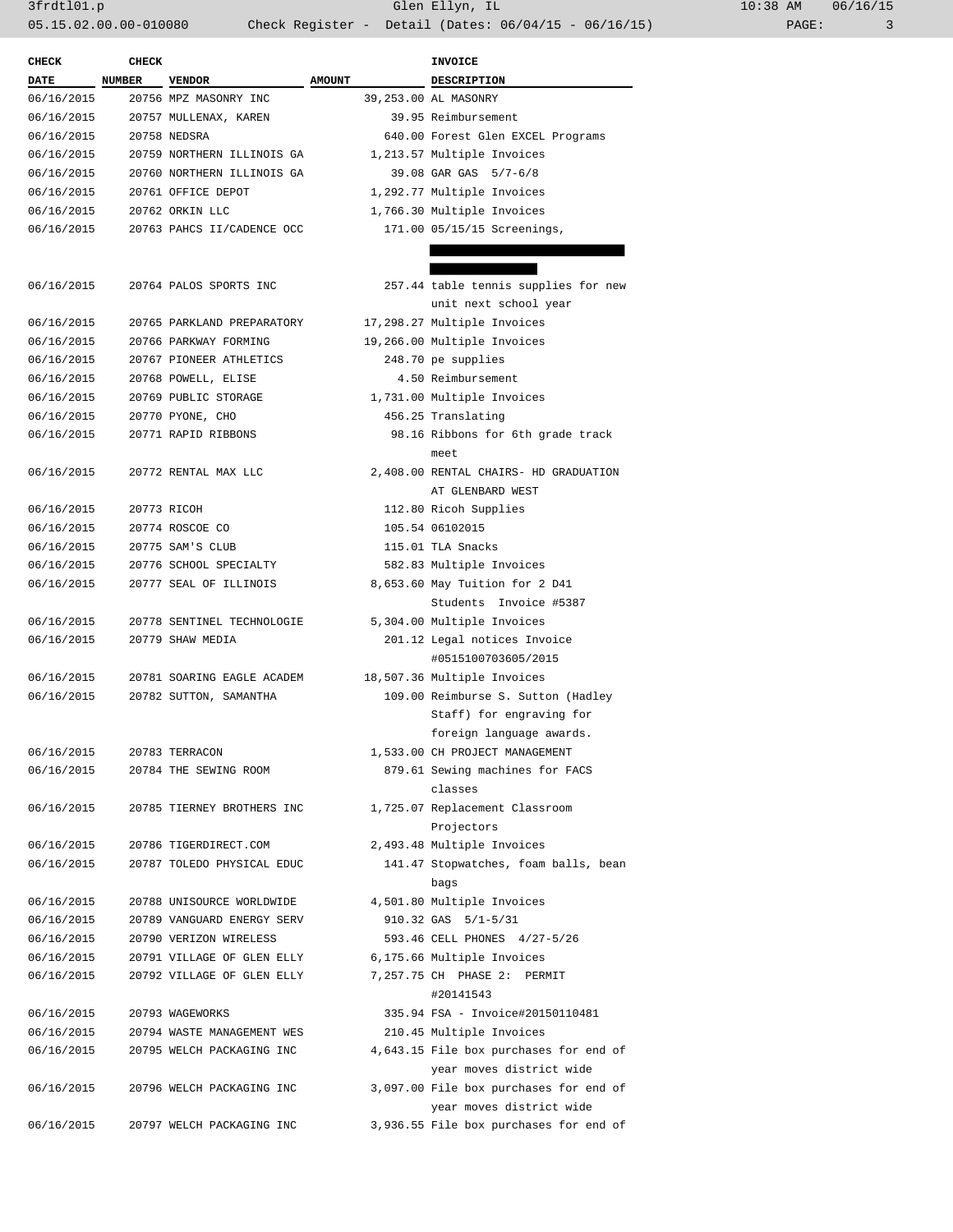| CHECK                          | CHECK         |                                           |                     | <b>INVOICE</b>                         |
|--------------------------------|---------------|-------------------------------------------|---------------------|----------------------------------------|
| <b>DATE</b>                    | <b>NUMBER</b> | <b>VENDOR</b>                             | <b>AMOUNT</b>       | <b>DESCRIPTION</b>                     |
|                                |               |                                           |                     | year moves district wide               |
|                                |               | 06/16/2015 20798 WELCH PACKAGING INC      |                     | 4,713.96 File box purchases for end of |
|                                |               |                                           |                     | year moves district wide               |
|                                |               | 06/16/2015 20799 WEST MUSIC CO            |                     | 510.78 Materials from West Music:      |
|                                |               |                                           |                     | contrabass bar, mallets,               |
|                                |               |                                           |                     | woodblocks, and books.                 |
|                                |               | 06/16/2015 20800 WHEELER, KAYLA           |                     | 271.55 PBL Supplies                    |
|                                |               | 06/16/2015 20801 YEZAK, JENNIFER          |                     | 74.50 Lunch account refund             |
| 06/16/2015 20802 ROSCOE CO     |               |                                           |                     | 226.57 Multiple Invoices               |
|                                |               | 06/15/2015 201400497 GLEN ELLYN EDUCATION |                     | 56.88 Payroll accrual                  |
|                                |               | 06/15/2015 201400499 ILLINOIS DEPT OF REV |                     | 36,081.60 Multiple Invoices            |
|                                |               | 06/15/2015 201400500 INTERNAL REV SERVICE |                     | 182,509.88 Multiple Invoices           |
| 06/15/2015 201400501 T H I S   |               |                                           |                     | 17,697.53 Multiple Invoices            |
|                                |               | 06/15/2015 201400502 TEACHERS RETIREMENT  |                     | 101,081.92 Multiple Invoices           |
| 06/15/2015 201400503 WAGEWORKS |               |                                           |                     | 5,726.67 Multiple Invoices             |
|                                |               | 06/15/2015 201400504 THE OMNI GROUP       |                     | 39,425.26 Multiple Invoices            |
|                                |               | 06/15/2015 201400505 EXPERT PAY           |                     | 1,613.92 Multiple Invoices             |
|                                |               | 06/11/2015 201400514 EDUCATIONAL BENEFIT  | 415,619.92 May 2015 |                                        |
| 06/11/2015 201400515 REV TRAK  |               |                                           |                     | 957.23 RevTrak                         |
| 06/15/2015 201400516 T H I S   |               |                                           |                     | 5,538.86 THIS - June 2015              |
|                                |               |                                           |                     |                                        |

Totals for checks 1,850,018.61